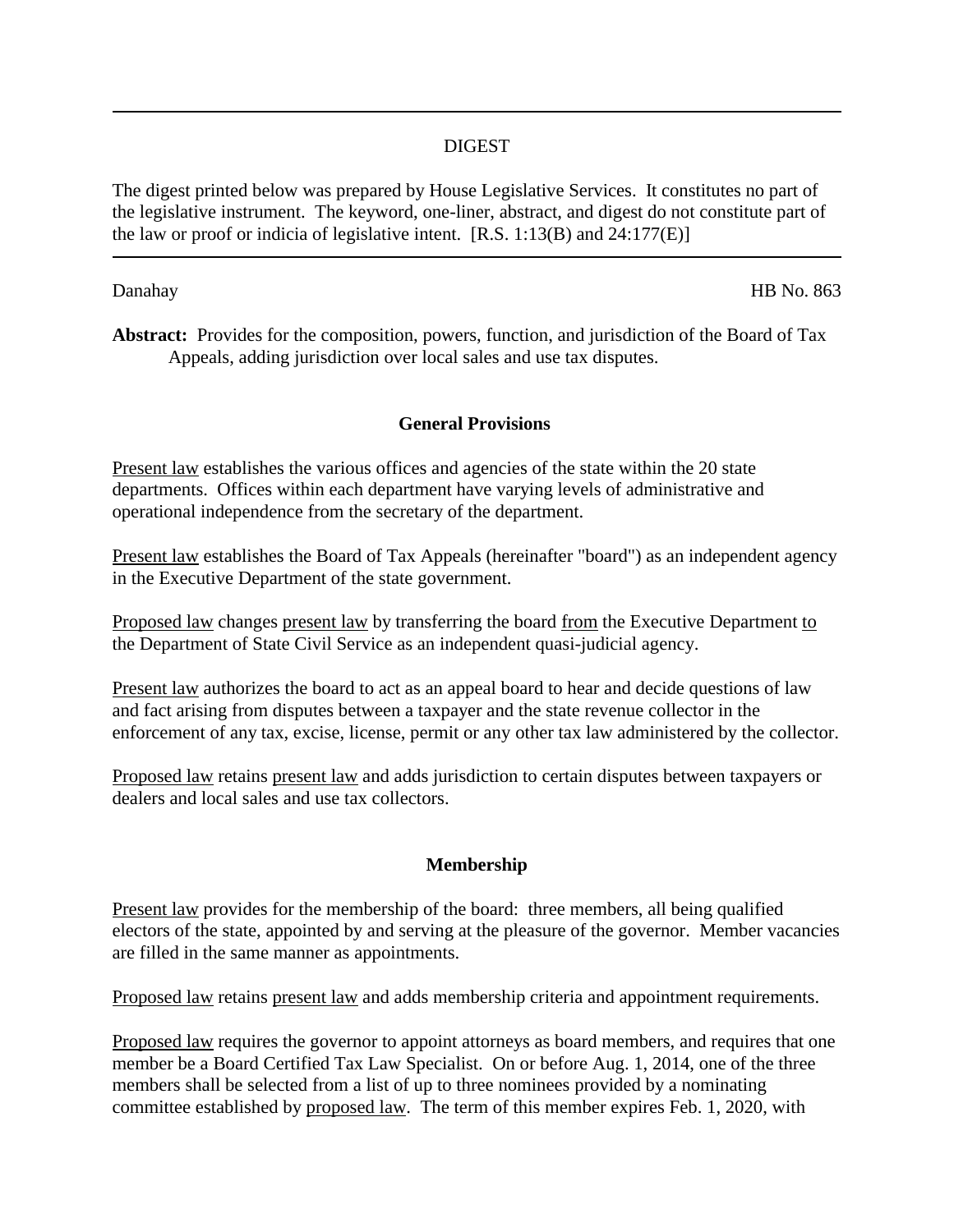subsequent appointments for a fixed term of six years. On or before Sept. 1, 2014, the remaining two members shall be appointed, one with a term expiring Feb. 1, 2016, and one with a term expiring Feb. 1, 2018. Subsequent appointments for these members shall be for either a fixed term of four years or for the remainder of an unexpired term.

Proposed law establishes the Local Tax Division Nominating Committee for purposes of developing a list of one to three nominees to be considered by the governor for board membership. Proposed law provides for the membership and function of the committee, which is composed of representatives of various local government and business interests.

Proposed law provides that a member shall serve until the appointment of a successor. The removal of a member during an unexpired term of office shall be subject to judicial review. Proposed law further provides procedures for the reappointment of board members.

Proposed law authorizes the governor to set the compensation of board members and prohibits the reduction of a member's compensation during their unexpired term of office.

# **Administration**

Present law provides for the distribution of certain tax proceeds to each parish. The monies are transmitted by the secretary of the Dept. of Revenue to each parishes' central local sales and use tax collector for distribution on a pro rata basis to each political subdivision within the parish which levies a sales and use tax or receives a portion of the proceeds of a parishwide levy.

Proposed law retains present law and adds an annual dedication of \$120,000 of use tax proceeds for purposes of the board, the allocation to occur before the distributions are made to the parishes pursuant to present law.

Present law provides for the domicile of the board and the conduct of its hearings.

Proposed law retains present law and adds an authorization for board hearings by telephone, video conference, or similar communication equipment if the case involves a state collector and such a hearing is requested by the taxpayer, or with the consent of all parties. Further, in a matter involving only local taxing authorities in a single parish and upon the motion of the local collector, a hearing may be held in that parish at the facilities of a local court. Expenses for such a hearing may be taxed as costs.

Present law grants the board discretion to issue written reasons with its decisions.

Proposed law retains present law for cases involving the state collector, and adds a requirement for the issuance of written reasons in cases involving a local collector. All written reasons shall be published on the board's website.

Present law authorizes rulemaking by the board.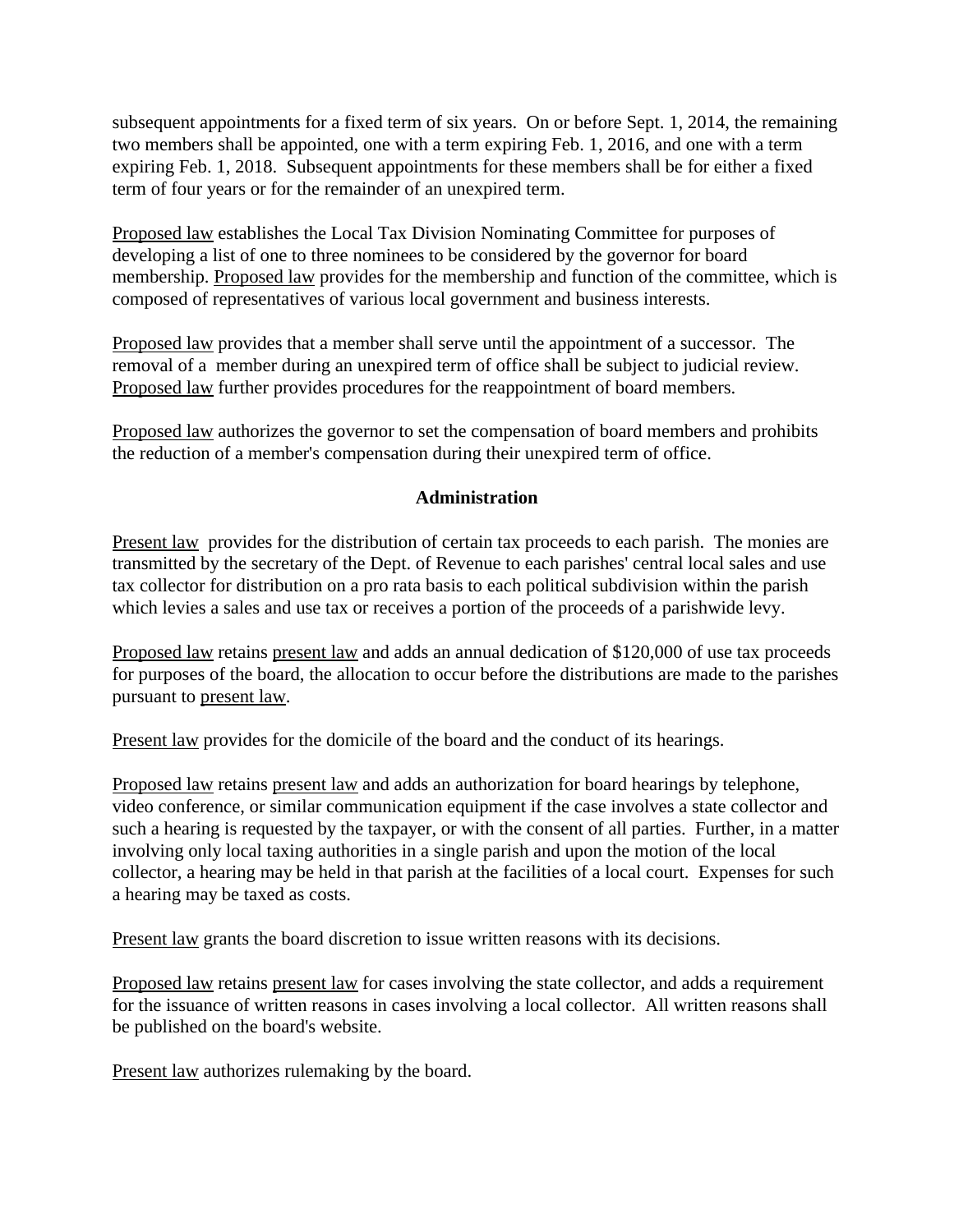Proposed law retains present law and adds a requirement that any rule related to a fee be subject to legislative and gubernatorial oversight and veto in accordance with the Administrative Procedure Act.

Proposed law establishes procedures and requirements for the filing of petitions and issuance of notices and decisions with respect to hearings for the redetermination of an assessment, consideration of a payment under protest claim, or determination of an overpayment. The board is prohibited from ruling on the constitutionality of a statute or ordinance, and provides for the transfer of cases to the applicable district court.

Proposed law provides conditions and limitations on the consolidation of cases by the board, particularly with respect to cases involving local collectors.

Present law establishes district court jurisdiction for appellate review of a decision of the board, with determination of the particular court being governed by the domicile of the taxpayer or as stipulated by all parties.

Proposed law changes present law by changing the appellate jurisdiction from a district court to a court of appeal. Proposed law further provides that the appeal in a local case shall be to the court of appeal for the parish of the local tax collector.

Present law grants the board approval authority for waivers of penalties in matters involving the state collector.

Proposed law retains present law and adds an exclusion from the board's jurisdiction for any review of a penalty waiver or other discretionary function of a local collector.

Proposed law provides with respect to the terms of office of members serving on the board on the effective date of proposed law.

# **Jurisdiction over local sales and use tax disputes**

Present law establishes the Uniform Local Sales Tax Code which applies in the assessment, collection, administration, and enforcement of the sales and use tax of any local taxing authority.

Present law provides that present law governing the assessment, collection, administration, and adjudication of local sales and use tax shall be interpreted by the courts of La. to have the same meanings as those provisions of present law regarding state sales and use tax assessment, collection, administration, and adjudication.

Proposed law expands the board's jurisdiction to include questions of law and fact arising from disputes and controversies between a taxpayer or dealer and a collector of local sales and use tax. Proposed law further provides that the board shall interpret provisions of present law governing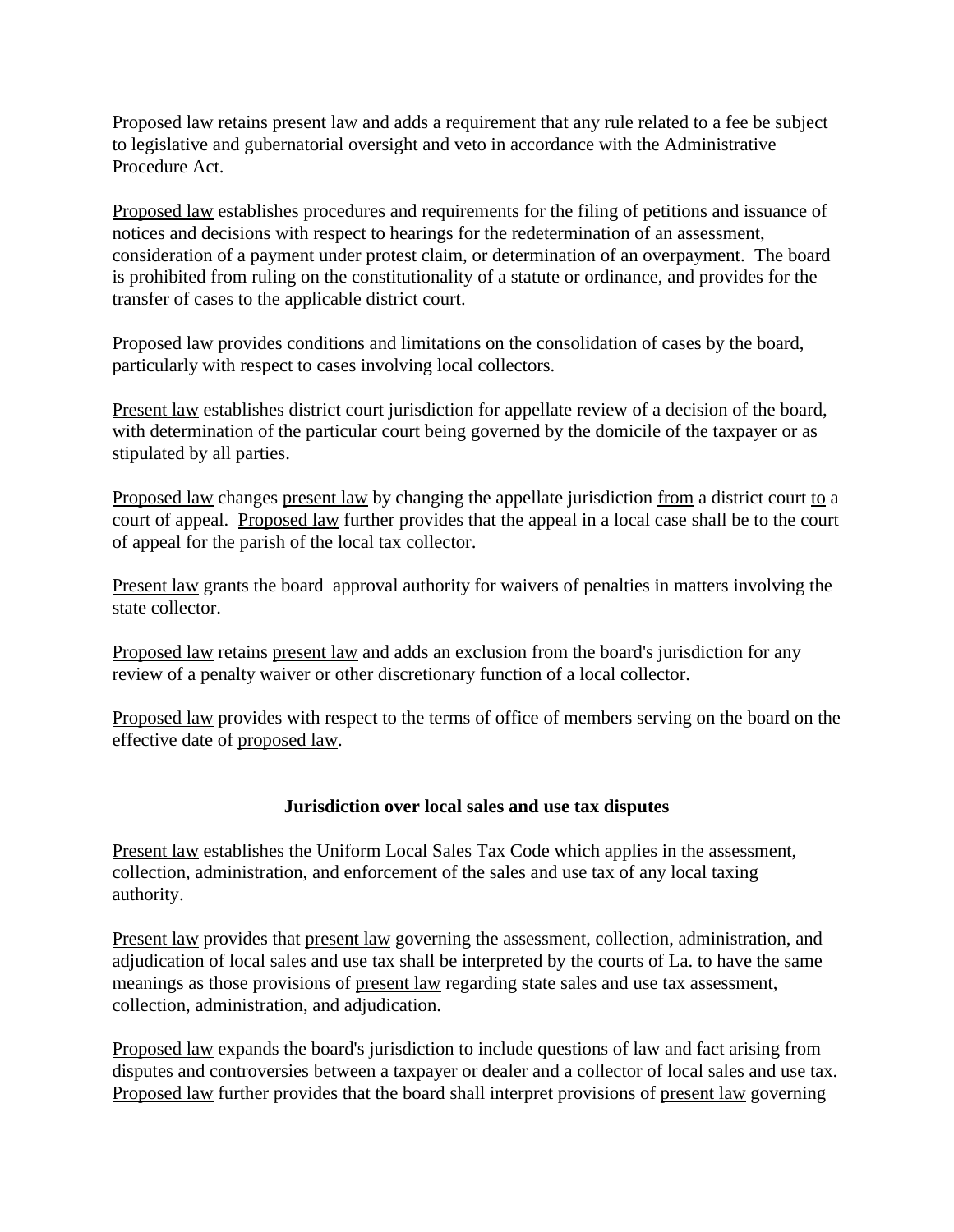the assessment, collection, administration, and adjudication of local sales and use tax in the same manner as courts of La.

Present law provides with respect to the remedies available for the resolution of disputes between taxpayers or dealers and collectors regarding assessments and refunds. Present law provides that a request for a mandatory arbitration proceeding may be exercised by a taxpayer or dealer in specific circumstances.

Proposed law removes arbitration as a remedy for a taxpayer or dealer and instead provides for an appeal to the board for redetermination of an assessment or overpayment at issue, or a resolution of the dispute.

Present law authorizes a local collector to choose to either collect taxes by assessment, or by filing a suit or summary proceeding in a district court.

Proposed law retains present law.

Proposed law prohibits a taxpayer who fails to file a return or report to appeal their assessment to the board unless the tax was paid to another parish with a timely refund request.

Present law provides that a taxpayer may pay a disputed tax under protest and then file suit in district court within applicable deadlines for a full adjudication of any and all questions in the enforcement or legality of any tax or method of enforcement.

Proposed law retains present law and adds a claim to the board as an optional additional legal remedy for the adjudication of such questions.

Present law provides district court jurisdiction as the venue for a dispute over a collector's disallowance or inaction concerning a taxpayer's refund request.

Proposed law changes present law for the venue for such disputes from a district court to the board.

Present law provides for the interruption of the prescriptive period of a tax by the filing of a pleading in a court by any party.

Proposed law retains present law and adds provisions for the filing of a pleading with the board by any party as means of interrupting prescription.

Proposed law retains present law and adds such actions to the board's jurisdiction.

Present law provides that an appeal of an assessment pending in a district court shall not delay the filing of an assessment by the collector for taxes owed by a taxpayer in bankruptcy.

Proposed law retains present law and provides that an appeal pending before the board shall not